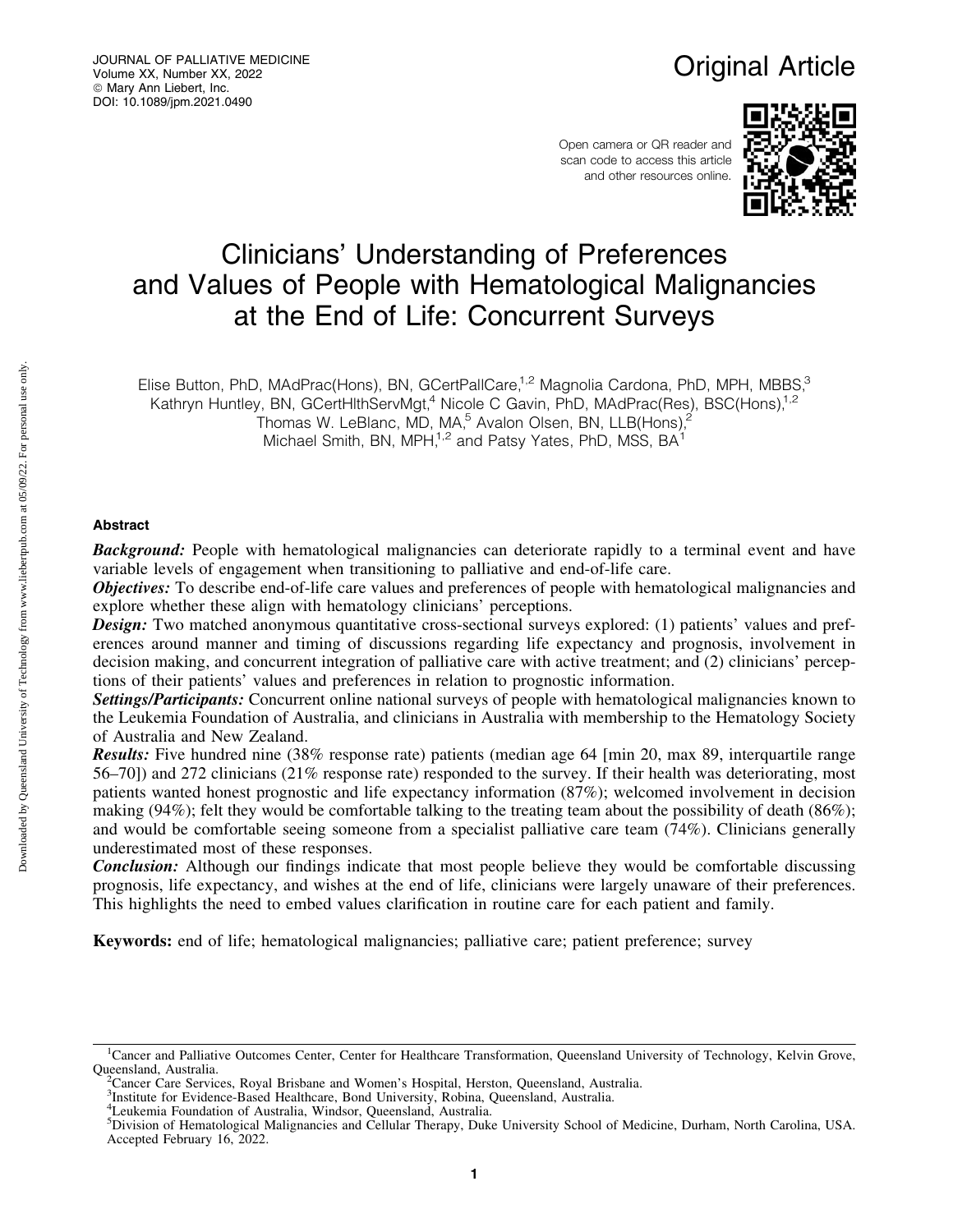#### Introduction

CHALLENGES PROVIDING END-OF-LIFE CARE for people with hematological malignancies largely relate to unpredictable and fluctuating illness trajectories, need for aggressive and high-technological treatments, and the potential for cure coexisting with advanced, refractory, and relapsed disease.<sup>1</sup> This can lead to swift change in the goals of care, limiting patients' capacity to participate in shared decision making, planning and preparing for death, and having autonomy near the end of life.1 Timely integration of palliative care is recommended for people with hematological malignancies, concurrent to care of curative or life-prolonging intent. However, it is difficult to know when and how to integrate palliative care, discuss planning for death, or transition to endof-life care in such a clinical scenario.<sup>3</sup> Hematologists are hesitant to discuss palliative and end-of-life care for fear it will diminish hope.<sup>4</sup> Nurses struggle with helping their patients to ''fight the disease'' while preparing them for the possibility of ''letting go.''5 It is possible that dissonance exists between perceptions of values and preferences for end-of-life care between patients and the clinicians caring for them.

Evidence regarding the desired level of prognostic information and involvement in decision making in people with hematological malignancies is mixed. Research has reported that newly diagnosed patients chose to play a passive role in decision making and preferred their physician to play a paternalistic role.<sup>6,7</sup> Alternatively, early qualitative work by McGrath highlighted that bereaved caregivers felt that lack of information impeded involvement in decision making and challenges around communicating with medical staff impacted quality of end-of-life care.8 A commonly cited need of people with hematological malignancies at any stage of their illness is basic information on treatment options and side effects to enable shared decision making.<sup>9</sup> Honest sensitive communication around death and dying has been essential for a functional model of end-of-life care.<sup>10</sup> However, a more recent literature review $11$  reported that while some people with hematological malignancies wanted open, honest prognostic information, others did not want specific details of their prognosis. This discrepancy of opinion affects clinicians' confidence in the timing of end-of life discussions and patient preparation.

To date, studies have focused on a desire for prognostic information and involvement in decision making when people are newly diagnosed, undergoing treatment (chemotherapy or hematopoietic stem cell transplantation), or at any stage of the illness trajectory.<sup>6,7,11-13</sup> Limited research has focused on patient values and preferences around receiving prognostic and life expectancy information or involvement in shared decision making specifically at the end of life.<sup>1</sup> Additionally, important questions remain around acceptance of integration of palliative care and transitioning to end-oflife care concurrent to ''active treatment.''

## Aims

This study aimed to describe people with hematological malignancies' values and preferences regarding: (1) discussions around prognosis and life expectancy; (2) involvement in decision making; (3) integration of palliative care; and (4) time, and organizational and clinical care at the end of life. An additional aim was to explore whether there was alignment between the perceptions of clinicians working in hematology regarding their patients' values and preferences. The overarching aim of this research was to inform practice and highlight the need for clarification of patients' individual preferences around such matters early in the illness trajectory.

# Methods

#### **Design**

An anonymous quantitative cross-sectional online and paper-based survey explored patient values and preferences, and a concurrent survey explored clinicians' perceptions of their patients' perspectives. Approval was obtained from the Royal Brisbane and Women's Hospital Research Ethics Committee (HREC/2019/QRBW/56620).

#### Setting, participants, and data collection

Inclusion criteria for the patient survey was: (1) over 18 years of age; and (2) diagnosed with hematological malignancies at any stage of the illness trajectory. People with hematological malignancies are potentially at risk of dying at any stage of their illness trajectory from the treatment or underlying disease, therefore, the questionnaire was relevant to everyone. Inclusion criteria for the health care worker survey was: (1) over 18 years of age; (2) registered nurse or physician; and (3) currently providing direct care to people with hematological malignancies.

Both surveys were administered using the secure, webbased software platform REDCap (Research Electronic Data Capture).<sup>14,15</sup> An invitation e-mail with direct link to survey was sent once to consenting people on the contact list of the Leukemia Foundation of Australia who had been diagnosed within the past six months to three years. This time frame from diagnosis was chosen for e-mail distribution to ensure no distress was caused to newly diagnosed people, and to capture people with current e-mail addresses (people usually register with the Leukemia Foundation when they are newly diagnosed). Responses were accepted from people at any stage of their illness trajectory if they somehow accessed and completed the survey. The Leukemia Foundation is the lead not-for-profit organization in Australia supporting people with all types of hematological malignancies across the lifespan in publicly and privately funded health care services in metropolitan, regional, and remote areas. It is possible this population may be skewed toward people with higher social, emotional, physical, or financial need.

An invitation letter, paper copy survey (with QR code to the online survey), and return self-addressed stamped envelope was mailed to eligible patients (same criteria as above) receiving care at the local hospital, the Royal Brisbane and Women's Hospital, a tertiary hospital on the east coast of Australia with a large hematology and bone marrow transplant unit. Recently diagnosed patients (<6 months) were not contacted to avoid causing potential distress. An invitation e-mail was distributed twice to Australian nursing and medical members of the Hematology Society of Australia and New Zealand (HSANZ), the peak professional body in the region. Delegates of the annual scientific meeting were invited to participate by members of the research team in person during break times between presentations. Clinicians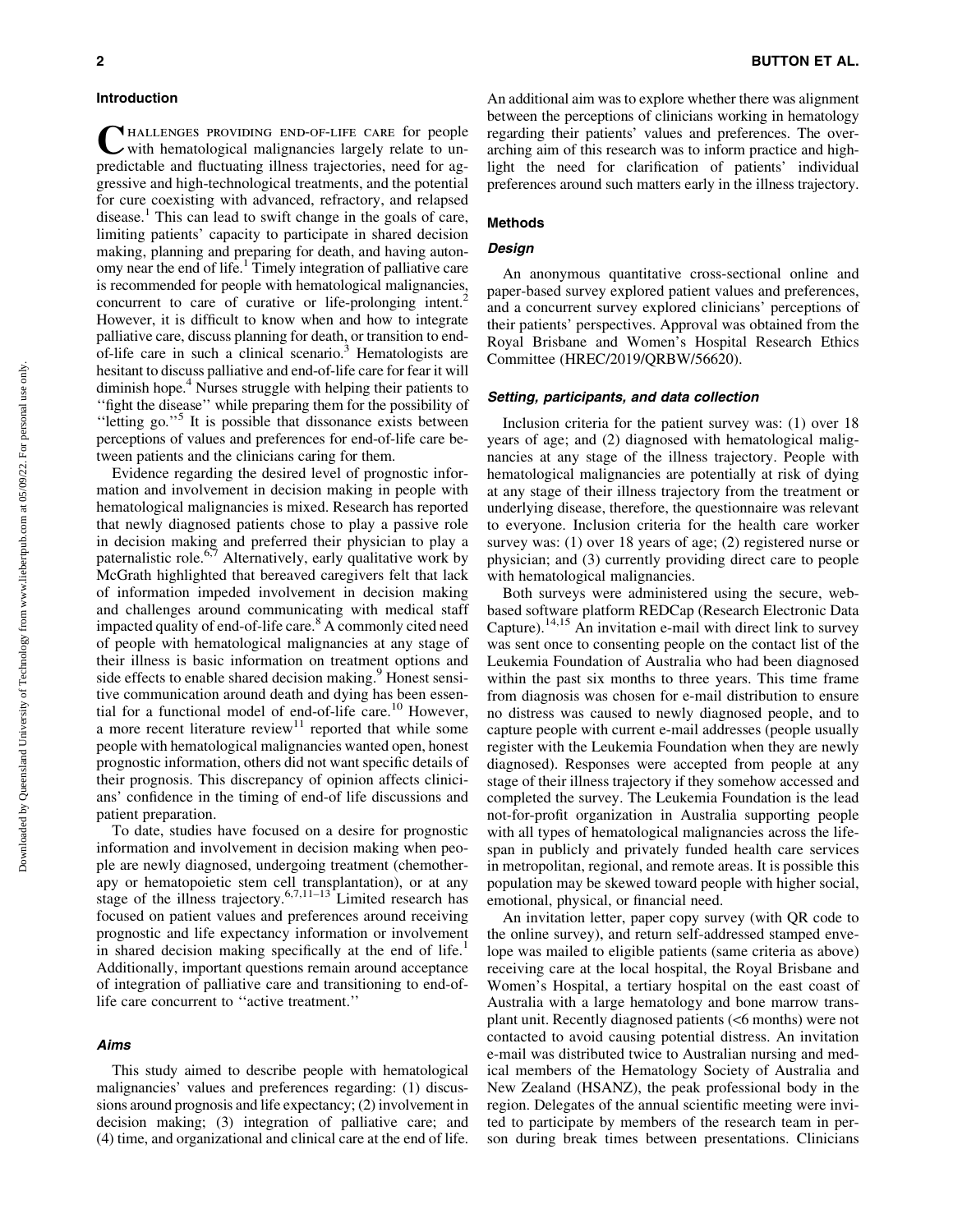working at the local hospital were approached in person and through e-mail and invited to participate. As it was possible that there was overlap in the local and national sample, participants were clearly instructed not to complete the survey twice. No study sample was determined in advance for this exploratory study.

#### **Questionnaires**

Due to the specific research aims of the study, no appropriate validated tool existed. The questionnaires were developed by the research team based on the study aims, which were targeted at addressing known gaps in knowledge. Where possible, questions were based on questionnaires in similar research in other populations.<sup>16–18</sup> Both surveys were piloted for content and face validity and acceptance with eight participants, respectively, and refined accordingly. Questions on characteristics and preferences were answerable through multiple choice options informed by the literature and study aims. Questions on values were answerable on a Likert-type scale of 1 (not important at all) to 5 (extremely important). The patient survey contained 12 characteristic questions and 23 questions on end-of-life care issues as shown in Tables 1 and 2. Patients were also asked if they found the survey distressing on a scale of 1—not distressing at all to 5 extremely distressing. The clinician survey asked 8 characteristic questions and 22 questions on end-of-life care as shown in Tables 1 and 2. Full questionnaires are available in Supplementary Data S1 and S2.

# Analysis

Descriptive statistics were used to summarize all responses. Questions on values that were answered through a Likerttype scale of 1–5 were treated as continuous interval data, and one-way analysis of variance (ANOVA) was used to test for differences in responses between patients and clinicians. Eta squared was calculated and measured for effect size for ANOVA. As the patient and clinician survey was conducted nationally and at a local hospital, comparisons were made between the two groups through *t*-tests and chi-square to test for significant differences in the groups that may limit generalizability of findings. Chi-square tests were used to test for differences in patient preferences for communication, care, and decision making according to age, gender, and level of education.

#### Ethical considerations

Approval was obtained from the Royal Brisbane and Women's Hospital Human Research Ethics Committee (HREC/2019/QRBW/56620).

## **Results**

#### Response rate

The patient survey was distributed from November 2019 to March 2020; 519 people consented to participate (40%) and 509 participants went on to complete the survey (39% response rate). The clinician survey was distributed from October to November 2019 and received 272 (21% response rate). Breakdown of response rates for the national and local group of patient and clinician respondents is shown in Figure 1.

Table 1. Participant Characteristics: Patients

| Patients                                                  | N         | $\%$           |
|-----------------------------------------------------------|-----------|----------------|
| Total sample                                              | 509       | 100            |
| National                                                  | 455       | 89             |
| Local hospital (Queensland)                               | 45        | 11             |
| Gender                                                    |           |                |
| Female                                                    | 263       | 52             |
| Jurisdiction (two missing)                                |           |                |
| Queensland <sup>a</sup>                                   | 182       | 36             |
| New South Wales                                           | 125       | 25             |
| Victoria<br>Western Australia                             | 69<br>54  | 14<br>11       |
| South Australia                                           | 41        | 8              |
| Tasmania                                                  | 20        | $\overline{4}$ |
| <b>Australian Capital Territory</b>                       | 14        | 3              |
| Northern Territory                                        | 2         | $\overline{0}$ |
| Age (years)<br>Median 64 (min 20/max 89), IQR 56-70       |           |                |
| Time since diagnosis of malignancy (years)                |           |                |
| Median 3 (min 0.1/max 41), IQR 2-7                        |           |                |
| Disease type (one missing)                                |           |                |
| Myeloma                                                   | 129       | 25             |
| Lymphoma                                                  | 128       | 25             |
| Chronic leukemia                                          | 98        | 19             |
| Acute leukemia                                            | 84        | 17             |
| Myelodysplastic/myeloproliferative                        | 59        | 12             |
| Other/unsure                                              | 10        | $\overline{c}$ |
| History of stem cell transplant (two missing)             |           |                |
| No                                                        | 300       | 58             |
| Yes, autologous                                           | 117       | 23             |
| Yes, allogeneic                                           | 89        | 18             |
| Language mainly spoken at home (two missing)              |           |                |
| English                                                   | 492       | 97             |
| Aboriginal and/or Torres Strait Islander (three missing)  |           |                |
| Yes                                                       | 5         | 1              |
| Household structure (two missing)                         |           |                |
| Living with others (family/friend/carer)                  | 393       | 77             |
| Living alone<br>Other                                     | 103<br>11 | 20<br>2        |
|                                                           |           |                |
| Level of education (one missing)<br>Less than high school | 10        | 2              |
| High school                                               | 129       | 25             |
| Trade or diploma                                          | 185       | 36             |
| Bachelor degree                                           | 102       | 20             |
| Postgraduate qualification                                | 82        | 16             |
| Importance of spiritual faith (two missing)               |           |                |
| Very important                                            | 117       | 23             |
| Somewhat important                                        | 177       | 35             |
| Not important at all                                      | 213       | 42             |
| Self-rating of general health (one missing)               |           |                |
| Excellent                                                 | 52        | 10             |
| Very good                                                 | 160       | 32             |
| Good                                                      | 179       | 35             |
| Fair                                                      | 94        | 19             |
| Poor                                                      | 23        | 5              |

<sup>a</sup>Queensland—jurisdiction of the author. IQR, interquartile range.

#### Participant characteristics

As shown in Table 1, the patient respondents had median age of 64 (interquartile range [IQR] 56–70), were largely from the three most populous Australian States (Queensland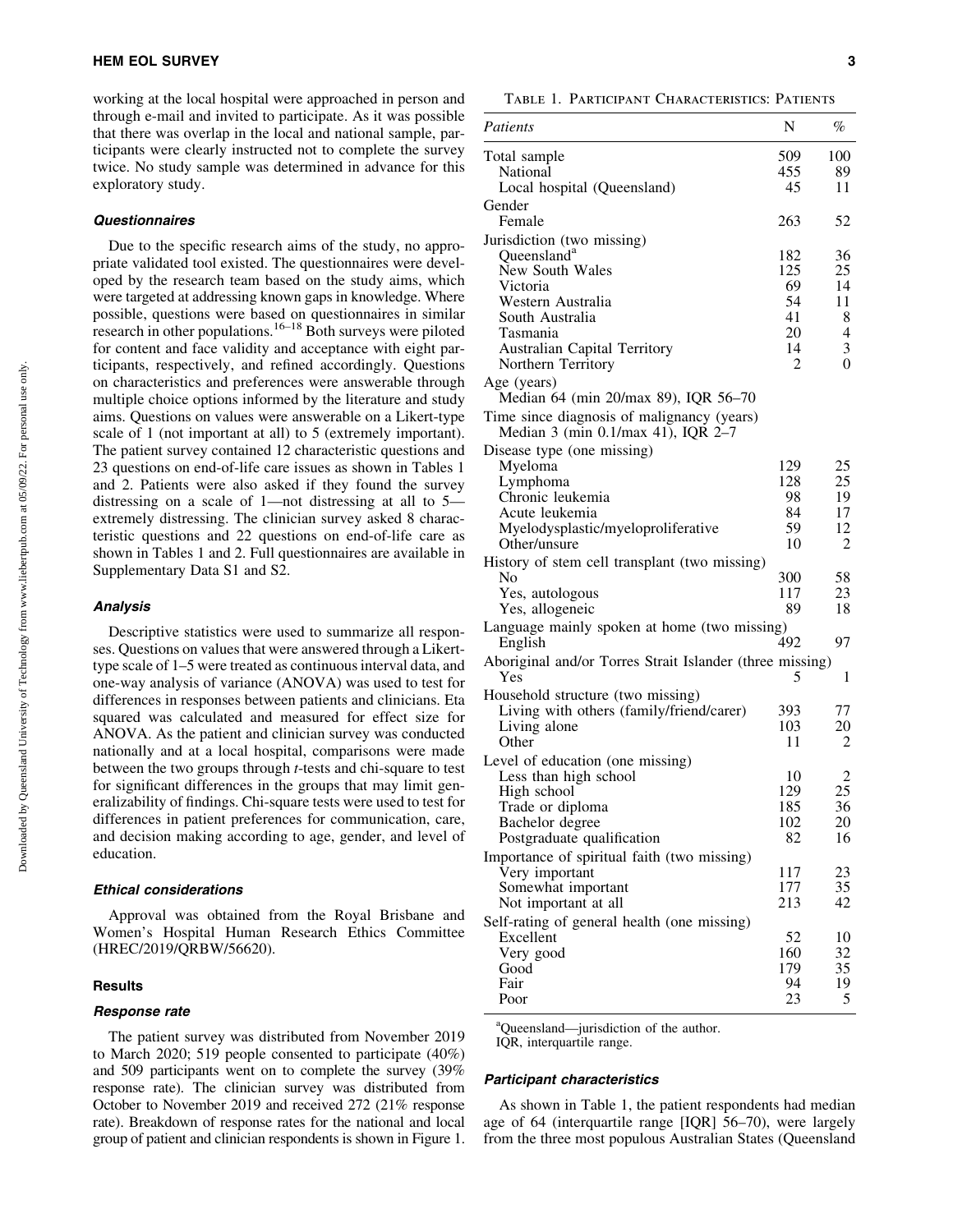Table 2. Participant Characteristics: Clinicians

| Clinicians                                                  | N   | %              |
|-------------------------------------------------------------|-----|----------------|
| Total sample                                                | 272 | 100            |
| National                                                    | 147 | 54             |
| Local hospital (Queensland)                                 | 125 | 46             |
| Gender                                                      |     |                |
| Female                                                      | 218 | 80             |
| State or territory                                          |     |                |
| Queensland                                                  | 157 | 58             |
| Victoria                                                    | 43  | 16             |
| Western Australia                                           | 31  | 11             |
| New South Wales                                             | 30  | 11             |
| South Australia                                             | 5   | $\overline{2}$ |
| Tasmania                                                    | 4   | $\overline{2}$ |
| Australian Capital Territory                                | 1   | 0              |
| Northern Territory                                          | 1   | 0              |
| Age (years)                                                 |     |                |
| $18 - 25$                                                   | 34  | 13             |
| $>25-45$                                                    | 164 | 60             |
| >45                                                         | 74  | 27             |
| Occupation                                                  |     |                |
| Registered nurse                                            | 206 | 76             |
| Hematologist                                                | 38  | 14             |
| Registrar/resident                                          | 21  | 8              |
| Nurse practitioner                                          | 7   | 3              |
| Experience working in Hematology (years)                    |     |                |
| $<$ 1                                                       | 14  | 5              |
| $1 - 5$                                                     | 76  | 28             |
| $>5 - 10$                                                   | 63  | 23             |
| >10                                                         | 119 | 44             |
| Type of patients provide care for                           |     |                |
| Hematology only                                             | 115 | 42             |
| Hematology and other                                        | 157 | 58             |
| Frequency of caring for patients at the end of life         |     |                |
| (three to six months)                                       |     |                |
| Every day                                                   | 93  | 34             |
| At least once a week                                        | 103 | 38             |
| About once a month                                          | 63  | 23             |
| Rarely                                                      | 13  | 5              |
| Never                                                       | 0   | 0              |
| Understanding of the term "end of life"                     |     |                |
| The last year of life                                       | 13  | 5              |
| The last few months of life                                 | 70  | 26             |
| The last weeks of life                                      | 37  | 14             |
| The last days or hours of life                              | 19  | 7              |
| Not a time concept, clinical trajectory<br>of deterioration | 133 | 49             |

[jurisdiction of the author], New South Wales, and Victoria) with a predominance from the authors' jurisdiction. They were mostly living in households with others, more highly educated than the general population (36% had university qualifications vs. 18% overall in Australia's most recent census), <sup>19</sup> over half (58%) gave importance to spiritual faith, and were largely (77%) in good-to-excellent self-reported health, despite experiencing a range of hematological malignancies diagnosed in the previous median time of three (IQR 2–7) years. The clinician sample was dominated by nurses (79%) who frequently dealt with patients at the end of life (72% >once/week and up to every day), generally experienced (two thirds had >5 years of hematology experience), and over half of all occupational groups was from Queensland.

#### Preferences for communication, care, and decision making

Eighty-seven percent of patients wanted to know about prognosis and life expectancy if their health was deteriorating (60% even if they do not ask, and 27% only if they ask). Seventy-seven percent of people wanted to know as early as possible (likely 6–12 months) if they were likely to die, and 67% felt strongly about being involved in the decision making about their care near the end of life. If patients were deteriorating and told they might die soon, 28% said they would not lose hope for survival, but would remain positive, whereas 62% felt they would lose a little hope, but would want to be realistic (Table 3). Most patients reported they would be comfortable talking to the treating team about the potential for death so their values and preferences for care were known (86%) and would be comfortable seeing someone from a specialist palliative care team  $(74\%)$ .

Clinicians' perceptions of these matters suggest a different understanding of patients' wishes and expectations. Nursing respondents believed that only 61% of patients wanted to know about prognosis and life expectancy, whereas physicians were more closely aligned with patients' responses, reporting that 81% wanted this information. However, both physician and nursing respondents underestimated how early patients wanted this information (39% and 41% as early as 6–12 months, respectively). Physician and nursing respondents reported they felt only 9% and 16% of their patients, respectively, would feel strongly about having a choice and being involved in making decisions around their health care near the end of life. Physicians and nurses also underestimated the percentage of people who: (1) would remain positive if told they may be nearing the end of life (7% and 8%, respectively); (2) would be comfortable discussing the potential for death (54% and 32%, respectively); and (3) would be comfortable being seen by a specialist palliative care team (61% and 47%, respectively) (see Table 3).

There were few statistically or clinically significant differences in patient preferences for communication, care, and decision making by gender, age, and level of education (see Supplementary Table S1). Results indicated that older people (80+) had a stronger preference to be told about their prognosis and life expectancy regardless of if they ask, while people with more education had a stronger preference to be told as early as possible if they were likely nearing the end of life. Slightly more females than males felt strongly about being involved in decision making and people with higher education were less likely to lose hope if told they were likely nearing the end of life. Younger people were less likely to feel comfortable being referred to specialist palliative care services. There were no clear trends for preferences in the data according to age, gender, and level of education.

# Values regarding time, organizational, and clinical matters

The two primary time and organizational matters patients valued were ''saying goodbye to important people,'' and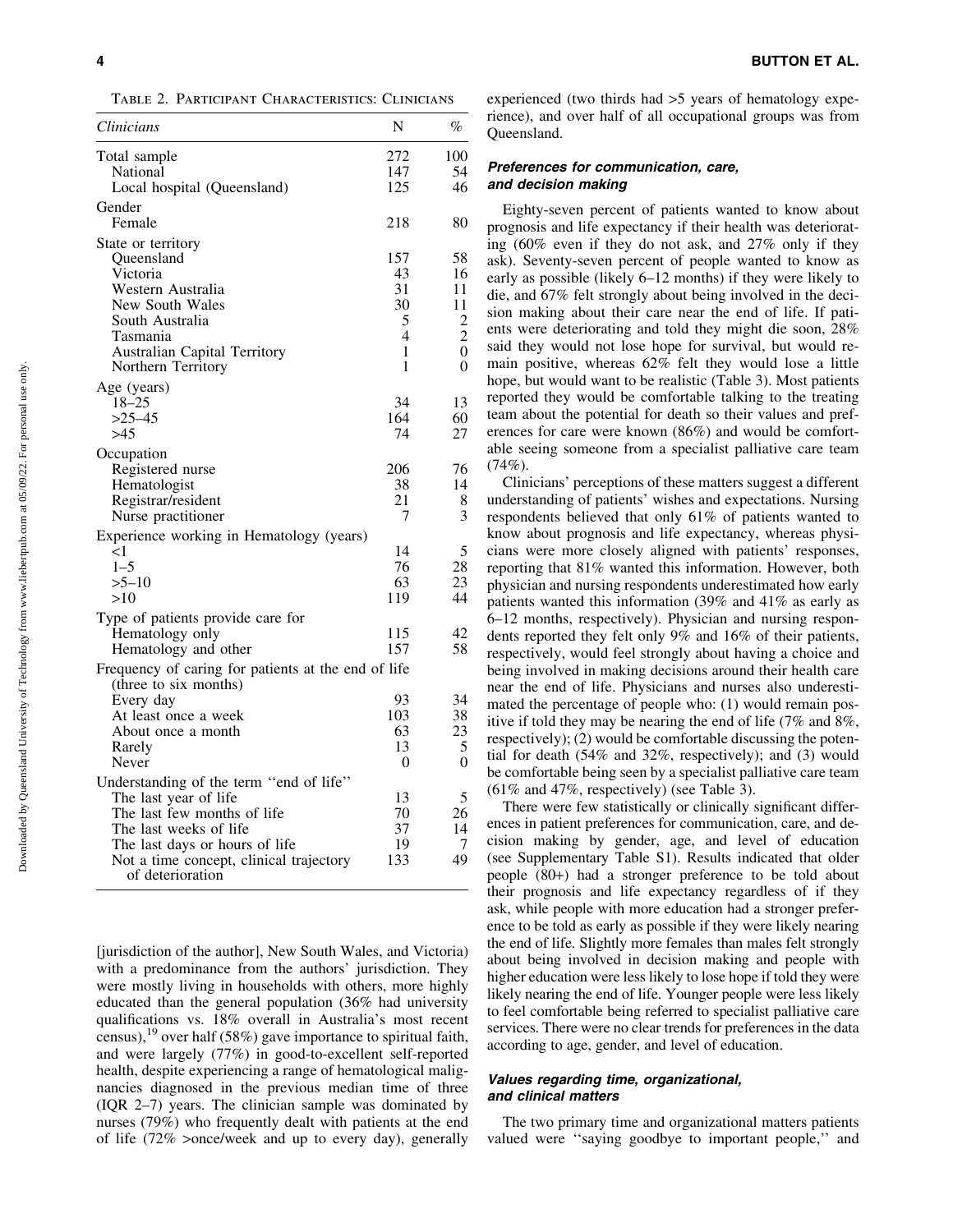

FIG. 1. Response rate for patient and clinician survey.

''name a decision maker.'' The lowest two ratings were ''plan place of death'' and ''avoid being in hospital.'' For clinical care matters, patients valued ''using treatments to improve quality of life'' and ''having a medical team who is comfortable talking about death and dying'' the highest, and placed the lowest value to ''use all available treatments even if there is only a very small chance of cure'' and ''not be connected to a breathing machine.''

There was a statistically significant difference among patient, physician, and nursing responses for 12 of the 16 questions on values (Table 4). The differences between mean scores were largest for: (1) having treatment preferences in writing (patients reported higher scores than physician and nursing); (2) avoid being in hospital (patients reported lower scores than physician and nursing); and (3) name a decision maker (patients reported higher scores than physician and nursing). These values had a moderate effect size using Cohen's terms (0.01 small effect/0.06 medium effect/0.14 large effect). *Posthoc* comparisons using the Tukey's Honestly Significant Difference (HSD) test indicated there were statistical differences in scores between patients and nurses for seven values; patients and physician for eight values; and nurses and physician for seven values.

# **Distress**

Patients reported a median distress score of 1—not distressed at all (min 1/max 5, IQR 1–2) on completion of the survey.

### Comparisons between national and local groups

For the questions regarding preferences, there was a statistically significant variation between the national and local groups for both patients (about diminished hope upon finding poor prognosis) and clinicians (about timeliness of life expectancy disclosure), however, this was with a small effect (phi 0.21–0.23) and was not in a meaningful direction (i.e., variation in the direction between responses in each question). For questions regarding values, there was a statistically significantly higher ratings for the national group regarding importance of being referred to supportive care organizations outside the hospital for extra support (mean 4.15, standard deviation [SD] 1.07 vs. mean 3.71, SD 1.5, *t* 2.08, *p* = 0.04), and two questions in clinician responses: (1) resolve unfinished business (mean 4.43, SD 0.7 vs. mean 4.2, SD 0.8,  $t$  1.97,  $p = 0.04$ ); and (2) have financial affairs in order (mean 4.5, SD 0.7 vs. mean 4.7, SD 0.76, *t* 2.52, *p* = 0.01).

#### Discussion

Our results indicate that most patients want to be involved (67% very involved, 27% involved) in decision making if their health is deteriorating and they may die soon, more than nurses and physicians estimated. This differs from the German research on recently diagnosed patients with hematological malignancies, where most (64%) preferred a more passive role in the decision-making process.<sup>6,7</sup> This difference could be explained by cultural and societal differences, changing preferences from a decade ago, or patients being earlier in their illness trajectory or having lower levels of health literacy. Another explanation for the differences is that people may seek more autonomy as they near the end of life. Due to the self-reporting nature of our survey, it was not feasible to collect information on disease stage or illness trajectory of patients to assess differences in responses. A recent Australian study of older members of the public indicated that people want to be more involved in decision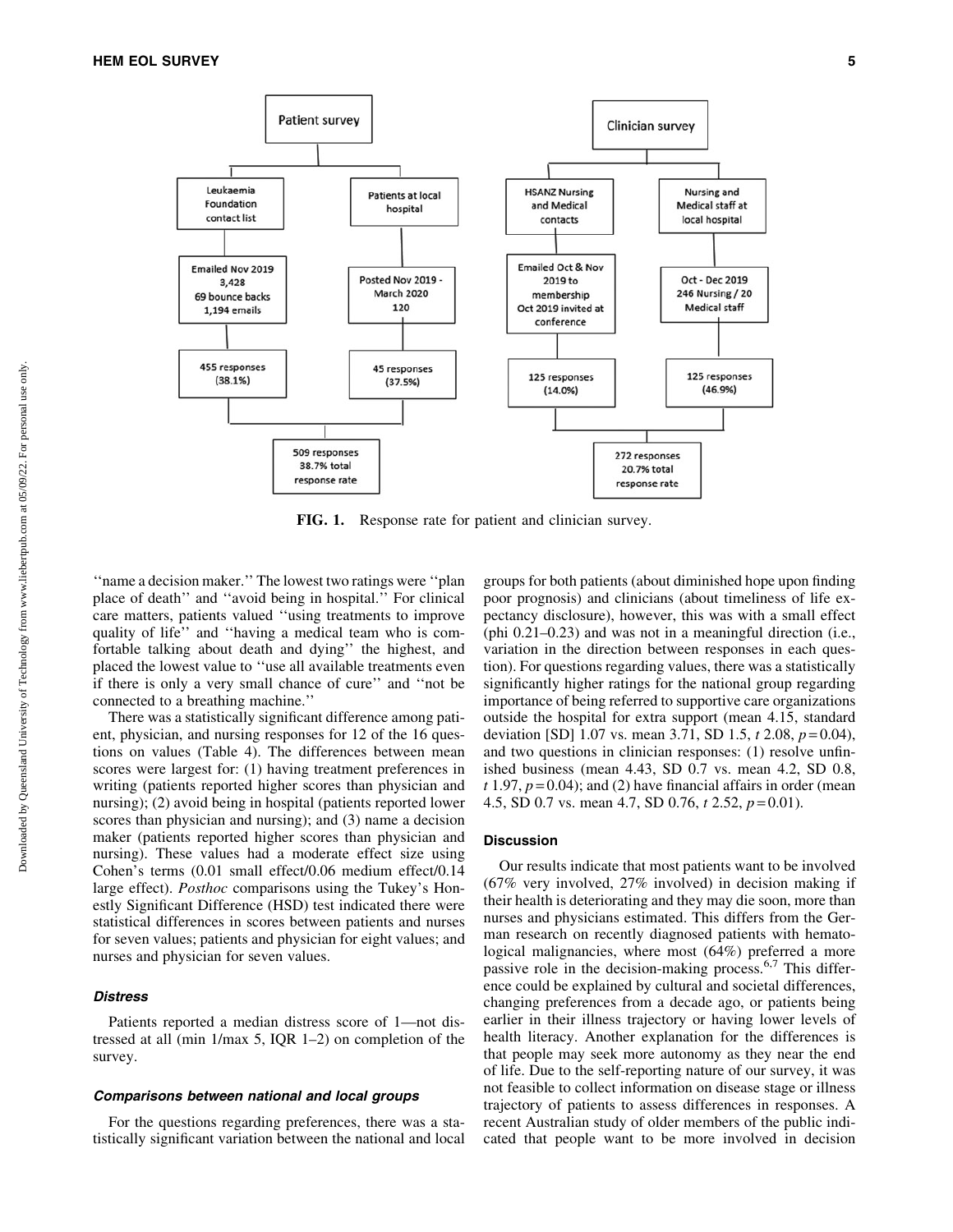| j<br>ţ                                    |
|-------------------------------------------|
| ۱<br>ا                                    |
|                                           |
|                                           |
| Í                                         |
|                                           |
| l                                         |
|                                           |
| ļ                                         |
|                                           |
|                                           |
|                                           |
|                                           |
|                                           |
|                                           |
|                                           |
|                                           |
| ı<br>$\overline{\phantom{a}}$             |
|                                           |
|                                           |
|                                           |
|                                           |
|                                           |
|                                           |
|                                           |
| j                                         |
| l                                         |
|                                           |
|                                           |
|                                           |
|                                           |
|                                           |
| ֖֖֖֖֪ׅ֪ׅ֪ׅ֪ׅ֪֪ׅ֚֚֚֚֚֚֚֚֚֚֚֚֚֚֚֚֚֚֡֝֝֝֝֝֝֝ |
|                                           |
|                                           |
| j                                         |
|                                           |
|                                           |
| i                                         |
|                                           |
|                                           |
|                                           |
|                                           |
|                                           |
|                                           |
|                                           |
| I<br>ı                                    |
|                                           |
|                                           |
|                                           |
|                                           |

| l                                                                             |
|-------------------------------------------------------------------------------|
|                                                                               |
|                                                                               |
| l                                                                             |
| $\frac{1}{11}$                                                                |
| j<br>Ì<br>I                                                                   |
| $\frac{1}{2}$                                                                 |
|                                                                               |
| $\begin{array}{c} \n\downarrow \\ \downarrow \\ \downarrow\n\end{array}$<br>l |
| l                                                                             |
| $\frac{1}{2}$<br>l                                                            |
| I                                                                             |
|                                                                               |
| $\frac{1}{2}$<br>l                                                            |

| $\mathcal Q$ uestions                                                                                                                                                                                                    |                                                                                                                                     |                                                                                                                            | Responses                                                                                                                                        |                                                                                          |                                                                                                                            |                                                             |
|--------------------------------------------------------------------------------------------------------------------------------------------------------------------------------------------------------------------------|-------------------------------------------------------------------------------------------------------------------------------------|----------------------------------------------------------------------------------------------------------------------------|--------------------------------------------------------------------------------------------------------------------------------------------------|------------------------------------------------------------------------------------------|----------------------------------------------------------------------------------------------------------------------------|-------------------------------------------------------------|
| Questions about prognosis and life expectancy<br>would you want to know about<br>If your health was deteriorating,<br>expectancy? (23 missing)<br>your prognosis and life<br>Patient                                     | Yes, it is the doctor's<br>even if I don't ask<br>duty to tell me                                                                   | Yes, but only if I ask                                                                                                     | No, I'd prefer not to<br>the doctor if they<br>know details but<br>hear them from<br>my family can                                               | doctor not tell me<br>No, I'd prefer the<br>or my family                                 | them to ask me if I<br>I'm not sure, but I<br>would like for<br>want to know                                               | I'm not sure                                                |
| prognosis and life expectancy?<br>What proportion of your patients<br>with a terminal illness and<br>deteriorating health choose to<br>know details about their<br>Clinician                                             | 289 (60%)<br>All                                                                                                                    | 132 (27%)<br>The majority                                                                                                  | About half and half<br>4 (10%)<br>want to                                                                                                        | 2(0%)<br>A minority                                                                      | 51 (11%)<br>None                                                                                                           | I can't say, there<br>is too much<br>8 $(2\%)$<br>variation |
| If your health was deteriorating,<br>at what time point would you<br>$(9 \text{ missing})$<br>Physician<br>Nursing<br>Patient                                                                                            | If you were likely in<br>your final $6-12$<br>months of life<br>$\frac{11}{2}\frac{(5\%)}{(4\%)}$                                   | you were likely in<br>your final $3-6$<br>months of life<br>43 (77%)<br>116 (56%)<br>H                                     | If you were likely in<br>your final weeks<br>$\frac{38}{7}\frac{(18\%)}{(13\%)}$<br>of life                                                      | If you were likely in<br>your final days of<br>$\frac{11}{2}\frac{(5\%)}{(4\%)}$<br>Life | I don't want to know<br>(0, 0)<br>$0(0\%)$<br>at all $\,$                                                                  | 31 (15%)<br>2(4%)<br>I'm not sure                           |
| prefer to know you may not<br>live? (23 missing)                                                                                                                                                                         | 376 (77%)                                                                                                                           | 41 (8%)                                                                                                                    | 10(2%)                                                                                                                                           | 3(0%)                                                                                    | $17~(4\%)$                                                                                                                 | 39(8%)                                                      |
| If a patient's health is deteriorating,<br>be made aware of their potential<br>at what time point do you think<br>most patients would prefer to<br>Clinician                                                             | In the final $6-12$<br>months of life                                                                                               | months of life<br>In the final $3-6$                                                                                       | In the final weeks of<br>life                                                                                                                    | In the final days of<br>life                                                             | Most don't want to<br>know at all                                                                                          | I can't say, there<br>is too much<br>variation              |
| life expectancy? (9 missing)<br>Physician<br>Nursing                                                                                                                                                                     | $85(41\%)$ $22(39\%)$                                                                                                               | 54 (26%)<br>17 (30%)                                                                                                       | $10(5\%)$<br>4(7%)                                                                                                                               | $\frac{3}{0} \frac{(1\%)}{(0\%)}$                                                        | $\frac{3}{0} \frac{(1\%)}{(0\%)}$                                                                                          | 52 (25%)<br>13 (23%)                                        |
| Questions about involvement in decision making<br>in decision making around your<br>would you want to be involved<br>soon (3-6 months), how much<br>If you were told you may die<br>health care? (22 missing)<br>Patient | Very involved, I feel<br>having a choice<br>strongly about<br>making those<br>involved in<br>and being<br>decisions                 | would like more<br>my family to be<br>information and<br>Involved, but I<br>part of the<br>decision                        | A little involved, but<br>could decide what<br>I'm not sure if I<br>even after they<br>is good or not<br>give me the<br>information              | I'll leave it to my<br>doctors to decide<br>Not involved at all,                         | would like for the<br>how much I want<br>doctor to ask me<br>I'm not sure, but I<br>to be involved                         | I'm not sure                                                |
| If a patient is aware they may die<br>soon (3–6 months), how much<br>involved in decision making<br>do they usually want to be<br>around their health care?<br>(9 missing)<br>Clinician                                  | feel strongly about<br>Very involved, they<br>having a choice<br>making those<br>326 (67%)<br>involved in<br>and being<br>decisions | for their family to<br>often want more<br>information and<br>Involved, but they<br>be part of the<br>131 (27%)<br>decision | A little involved, but<br>even after they are<br>decide on a care/<br>they struggle to<br>treatment path<br>information<br>$6(1\%)$<br>given the | it to the doctors to<br>they usually leave<br>Not involved at all,<br>4 (0.8%)<br>decide | want the doctor to<br>much they want to<br>think they would<br>I can't say, but I<br>ask them how<br>be involved<br>16(3%) | I can't say, there<br>is too much<br>5 (1%)<br>variation    |
| Physician<br>Nursing                                                                                                                                                                                                     | $33 (16\%)$<br>$5 (9\%)$                                                                                                            | 111 (54%)<br>37 (66%)                                                                                                      | 25 (12%)<br>3(5%)                                                                                                                                | $\frac{3}{0} \frac{(1\%)}{(0\%)}$                                                        | $21(10%)$<br>3 (5%)                                                                                                        | 14 (7%)<br>8 (14%)                                          |
|                                                                                                                                                                                                                          |                                                                                                                                     |                                                                                                                            |                                                                                                                                                  |                                                                                          |                                                                                                                            | (continued)                                                 |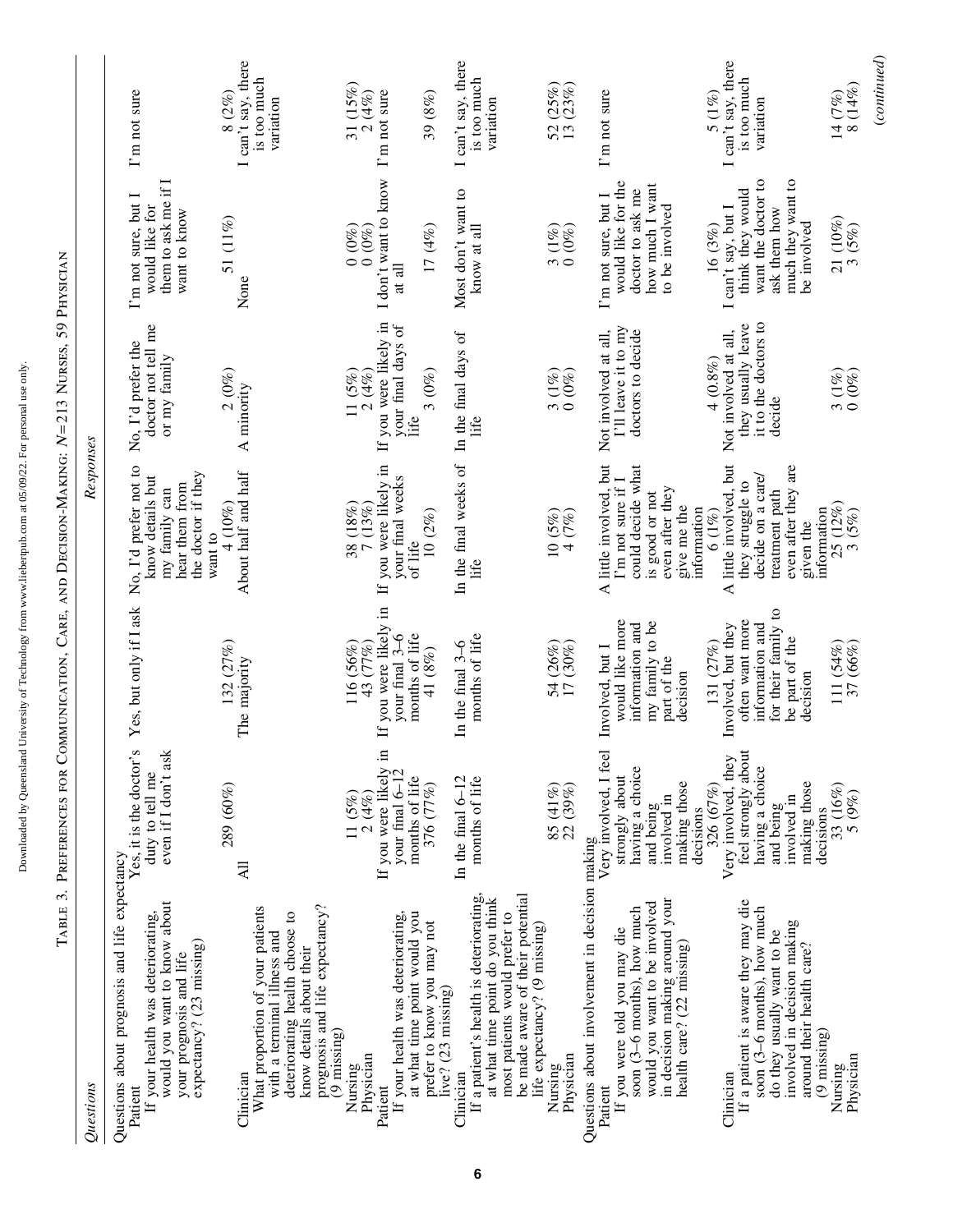| Questions                                                                                                                                                                                                                          |                                                                                                                                         |                                                                                                                  | Responses                                                                                                                               |                                                                                 |                                                                                                                 |              |
|------------------------------------------------------------------------------------------------------------------------------------------------------------------------------------------------------------------------------------|-----------------------------------------------------------------------------------------------------------------------------------------|------------------------------------------------------------------------------------------------------------------|-----------------------------------------------------------------------------------------------------------------------------------------|---------------------------------------------------------------------------------|-----------------------------------------------------------------------------------------------------------------|--------------|
| in decisions about your care, how<br>family to be involved in decision<br>and were unable to participate<br>If you were very sick in hospital<br>much would you want your<br>making around your health<br>Patient                  | feel strongly about<br>my family having<br>a choice and being<br>Very involved, if I<br>couldn't speak I<br>making those<br>involved in | so they know what<br>them in advance<br>discuss this with<br>would like to<br>I would want<br>Involved, but I    | A little involved, but<br>I'm not sure if my<br>after they get the<br>good or not even<br>decide what is<br>family could<br>information | doctors to decide<br>Not involved at all,<br>I'd like them to<br>leave it to my | would like for the<br>family how much<br>doctor to ask my<br>I'm not sure, but I<br>they want to be<br>involved | I'm not sure |
| family/next of kin $(2, 0.4\%)$<br>Not applicable-I don't have<br>care? (22 missing)<br>Questions about hope                                                                                                                       | 244 (50%)<br>decisions                                                                                                                  | 198 (41%)                                                                                                        | 12(3%)                                                                                                                                  | 10(2%)                                                                          | 16(3%)                                                                                                          | $5(1\%)$     |
| and you were told there was a<br>If your health was deteriorating<br>Patient                                                                                                                                                       | No, I would remain<br>positive                                                                                                          | A little, but I would<br>want to be<br>realistic                                                                 | Yes, I would lose all I'm not sure<br>hope                                                                                              |                                                                                 |                                                                                                                 |              |
| the next 3-6 months, but it was<br>would this diminish your hope<br>high chance you could die in<br>possible you could survive,<br>for survival? $(22 \text{ missing})$                                                            | 138(28%)                                                                                                                                | 305 (63%)                                                                                                        | 23(5%)                                                                                                                                  | 21 (4%)                                                                         |                                                                                                                 |              |
| is told there was a high chance<br>they could die in the next 3-6<br>If a patient who is deteriorating<br>months, does this usually<br>diminish their hope for<br>survival? (9 missing)<br>Clinician                               | remain positive<br>No, they often                                                                                                       | usually want to be<br>A little, but they<br>realistic                                                            | Yes, they often lose<br>all hope                                                                                                        | I can't say, there is<br>too much<br>variation                                  |                                                                                                                 |              |
| Physician<br>Nursing                                                                                                                                                                                                               | $17 (8%)$<br>4 (7%)                                                                                                                     | 133 (64%)<br>43 (77%)                                                                                            | $24\ (12\%) \\ 0\ (0\%)$                                                                                                                | $33(16%)$<br>9(16%)                                                             |                                                                                                                 |              |
| Questions about discussing possibility of deterioration<br>with a treatment that might work<br>If your health was deteriorating<br>but you were still continuing<br>(cure you or give you more<br>time), would you feel<br>Patient | Yes, I would like to<br>tell them what is<br>important to me                                                                            | be difficult for me<br>A little, but it might<br>treatment and talk<br>about end-of-life<br>to receive<br>issues | comfortable with<br>No, I don't think I<br>would be<br>that                                                                             | I'm not sure                                                                    |                                                                                                                 |              |
| understand your personal values<br>comfortable with your treating<br>team discussing the potential<br>and preferences for care?<br>for death so they could<br>$(22 \text{ missing})$                                               | 422 (87%)                                                                                                                               | 48 (10%)                                                                                                         | $6(1\%)$                                                                                                                                | 11(2%)                                                                          |                                                                                                                 |              |

TABLE 3. (CONTINUED) Table 3. (Continued)

 $\label{eq:constrained} (continued)$ (*continued*)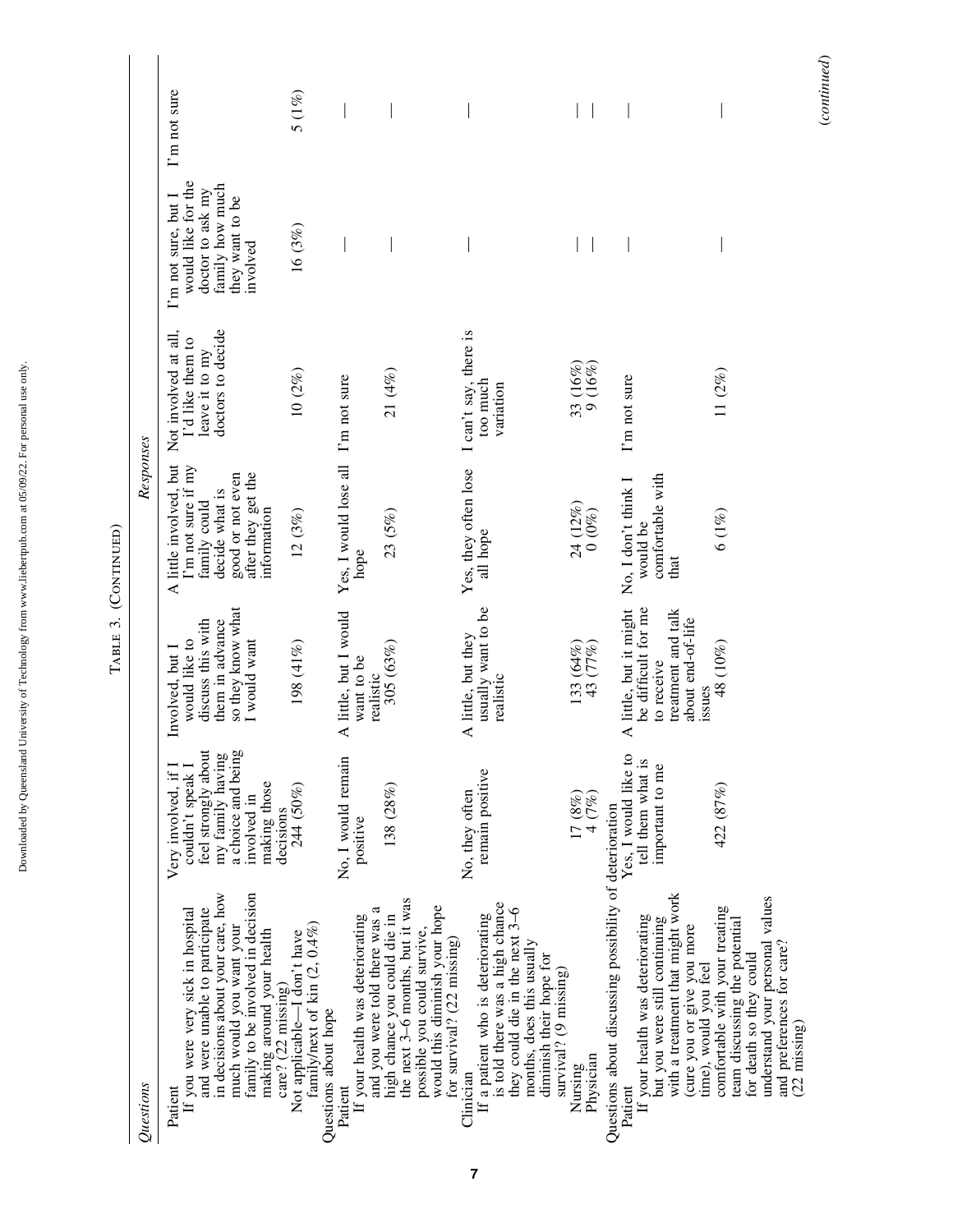Downloaded by Queensland University of Technology from www.liebertpub.com at 05/09/22. For personal use only. Downloaded by Queensland University of Technology from www.liebertpub.com at 05/09/22. For personal use only.

| Questions                                                                                                                                                                                                                                                                                                                                                                                |                                                                                              |                                                                                                                                  | Responses                                                      |                                                                                          |              |  |
|------------------------------------------------------------------------------------------------------------------------------------------------------------------------------------------------------------------------------------------------------------------------------------------------------------------------------------------------------------------------------------------|----------------------------------------------------------------------------------------------|----------------------------------------------------------------------------------------------------------------------------------|----------------------------------------------------------------|------------------------------------------------------------------------------------------|--------------|--|
| curative or life-prolonging intent,<br>personal values and preferences<br>deteriorating but they were still<br>do you think most patients feel<br>can be known? $(11 \text{ missing})$<br>potential for death so their<br>comfortable discussing the<br>continuing with treatment of<br>If a patient's health was<br>Clinician                                                           | what is important<br>would like to tell<br>the treating team<br>Yes, I think they<br>to them | A little, but it might<br>treatment and talk<br>about end-of-life<br>them to receive<br>be difficult for<br>issues               | comfortable with<br>No, I don't think<br>they would be<br>that | I can't say, there is<br>too much<br>variation                                           |              |  |
| Physician<br>Nursing                                                                                                                                                                                                                                                                                                                                                                     | 66 (32%)<br>30 (54%)                                                                         | $102(50%)$<br>$17(30%)$                                                                                                          | $17 (8\%)$<br>3 (5%)                                           | $\begin{array}{c} 20 \ (10\%) \\ 6 \ (11\%) \end{array}$                                 |              |  |
| Questions about referral to specialist palliative care services<br>If your health was deteriorating<br>but you were still continuing<br>with a treatment that might<br>work (cure you or give you<br>more time), would you feel<br>someone from a specialist<br>comfortable with seeing<br>Patient                                                                                       | Yes, I would like all<br>supports available<br>to me                                         | A little, but I would<br>be a little<br>palliative care<br>treatment and<br>confused by<br>talking to a<br>continuing<br>service | comfortable with<br>No, I don't think I<br>would be<br>that    | would like to be<br>asked if I would<br>I'm not sure, but I<br>like the extra<br>support | I'm not sure |  |
| palliative care team as an extra<br>layer or support with physical,<br>psychosocial, emotional, or<br>spiritual issues you were<br>facing? (22 missing)                                                                                                                                                                                                                                  | 360 (74%)                                                                                    | 48 (10%)                                                                                                                         | 22 (5%)                                                        | 50 (10%)                                                                                 | 7 (1%)       |  |
| spiritual issues they were facing?<br>curative or life-prolonging intent,<br>from a specialist palliative care<br>do you think most patients feel<br>continuing with a treatment of<br>deteriorating but they are still<br>comfortable seeing someone<br>psychosocial, emotional, or<br>team to address physical,<br>When a patient's health is<br>$(10 \; \text{missing})$<br>Clinician | supports available<br>Yes, I think they<br>would like all<br>to them                         | A little, but it would<br>palliative care<br>treatment and<br>talking to a<br>continuing<br>be a little<br>confusing<br>service  | comfortable with<br>No, I don't think<br>they would be<br>that | I can't say, there is<br>too much<br>variation                                           |              |  |
| Nursing<br>Physician                                                                                                                                                                                                                                                                                                                                                                     | 96 (47%)<br>34 (61%)                                                                         | 79 (38%)<br>14 (25%)                                                                                                             | $12(6%)$<br>3(5%)                                              | 19 (9%)<br>5 (9%)                                                                        |              |  |

TABLE 3. (CONTINUED) Table 3. (Continued)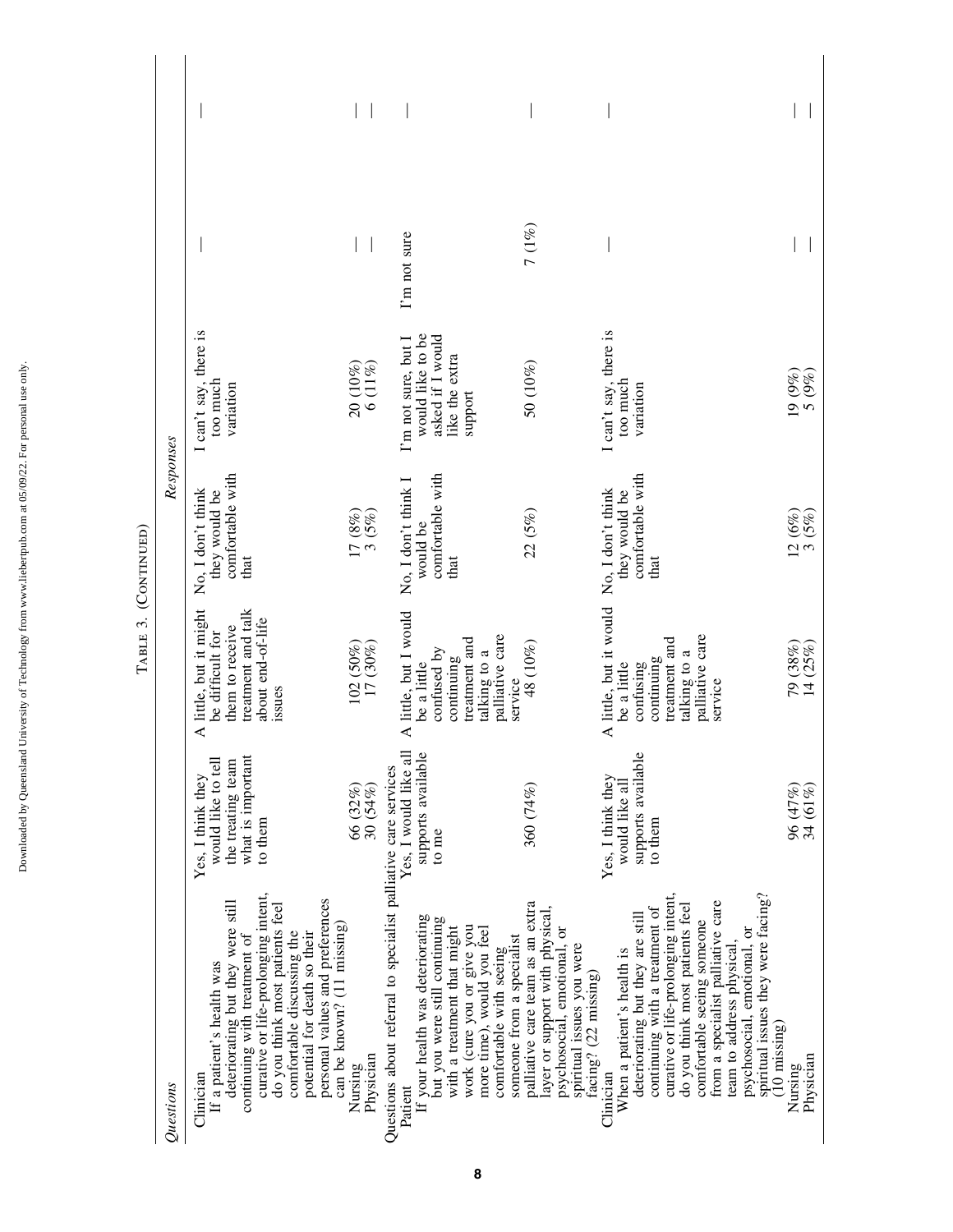|                                                                                                                       | Patients                 | <b>Nursing</b>           | Physician |                                                                  |              |                                                                                                                         |              |
|-----------------------------------------------------------------------------------------------------------------------|--------------------------|--------------------------|-----------|------------------------------------------------------------------|--------------|-------------------------------------------------------------------------------------------------------------------------|--------------|
|                                                                                                                       |                          | Mean (SD)                |           | <b>ANOVA</b>                                                     | $\mathbf{p}$ | Posthoc tests                                                                                                           | $\eta^2$     |
| Time and personal organization                                                                                        |                          |                          |           |                                                                  |              |                                                                                                                         |              |
| Say goodbye to<br>important people                                                                                    | 4.60(0.89)               | 4.82(0.52)               |           | 4.55 (0.57) $F(2, 716) = 8.56$                                   |              | < $0.001$ Patient to nurse**<br>Nurse to physician*                                                                     | 0.02         |
| Name a decision<br>maker                                                                                              | 4.59(0.76)               | 4.23(0.76)               |           |                                                                  |              | 3.76 (0.79) $F(2, 703) = 37.30$ <0.001 Patient to nurse**<br>Patient to Physician**<br>Nurse to physician**             | 0.10         |
| Have financial<br>affairs in order                                                                                    | 4.58(0.80)               | 4.50(0.71)               |           |                                                                  |              | 4.02 (0.74) $F(2, 712) = 12.58$ <0.001 Patient to physician**<br>Nurse to physician**                                   | 0.03         |
| Feel family are<br>prepared for<br>patient's death                                                                    | 4.55(0.87)               | 4.68(0.63)               |           | 4.31 (0.77) $F(2, 717) = 5.80$                                   |              | 0.006 Patient to physician*<br>Nurse to physician*                                                                      | 0.02         |
| Have time to plan<br>and prepare for<br>death                                                                         | 4.38(0.98)               | 4.29(0.87)               |           | 4.09 (0.71) $F(2, 716) = 2.70$                                   | 0.021        |                                                                                                                         |              |
| Have treatment<br>preferences down<br>in writing                                                                      | 4.24(1.07)               | 3.83(0.94)               |           |                                                                  |              | 3.04 (0.94) $F(2, 705) = 37.79$ <0.001 Patient to nurse**<br>Patient to physician**<br>Nurse to physician <sup>**</sup> | 0.10         |
| Resolve unfinished<br>business                                                                                        | 4.21(1.06)               | 4.34(0.80)               |           | 4.36 (0.69) $F(2, 710) = 1.60$                                   | 0.142        |                                                                                                                         |              |
| Plan place of death<br>Avoid being in                                                                                 | 3.85(1.30)<br>3.51(1.37) | 4.13(0.94)<br>4.18(0.83) |           | 3.85 (0.73) $F(2, 716) = 3.89$<br>4.11 (0.66) $F(2, 724) = 24.5$ |              | $0.006$ Patient to nurse*<br><0.001 Patient to nurse**                                                                  | 0.01<br>0.06 |
| hospital<br>Time and personal<br>organization                                                                         |                          |                          |           | 38.67 (5.57) 39.01 (4.31) 35.92 (3.98) $F(2, 674) = 7.62$        |              | Patient to physician**<br><0.001 Patient to physician**<br>Nurse to physician**                                         | 0.02         |
| matters combined<br>Clinical care                                                                                     |                          |                          |           |                                                                  |              |                                                                                                                         |              |
| Use treatments that<br>would improve<br>quality of life                                                               | 4.57(0.82)               | 4.71(0.54)               |           | 4.56 (0.60) $F(2, 711) = 2.77$                                   | 0.023        |                                                                                                                         |              |
| Have a medical<br>team who are<br>comfortable<br>talking about                                                        | 4.56(0.75)               | 4.61(0.62)               |           | 4.15 (0.69) $F(2, 704) = 0.96$                                   |              | $<0.001$ Patient to physician**<br>Nurse to physician**                                                                 | 0.02         |
| death and dying<br>Be referred to<br>supportive care<br>organizations<br>outside the<br>hospital for extra<br>support | 4.10(1.13)               | 4.10(0.95)               |           | 3.80 (0.79) $F(2, 711) = 2.02$                                   | 0.034        |                                                                                                                         |              |
| Be referred to<br>supportive care<br>services within<br>the hospital for<br>extra support                             | 4.00(1.19)               | 4.35(0.70)               |           | 4.18 (0.64) $F(2, 711) = 8.39$                                   |              | <0.001 Patient to nurse**                                                                                               | 0.02         |
| Use all available<br>treatments that<br>may give a little<br>more time                                                | 3.62(1.31)               | 4.07(0.85)               |           |                                                                  |              | 3.35 (0.80) $F(2, 705) = 12.89$ <0.001 Patient to physician**<br>Nurse to physician**                                   | 0.04         |
| Not be connected to<br>a breathing                                                                                    | 3.62(1.28)               | 3.98 $(1.0)$             |           | 3.75 (0.87) $F(2, 679) = 5.93$                                   |              | 0.001 Patient to nurse*                                                                                                 | 0.02         |
| machine<br>Use all available<br>treatments even<br>if there is only a<br>very small                                   | 3.43(1.40)               | 3.75(0.94)               |           |                                                                  |              | 2.81 (0.88) $F(2, 698) = 12.02$ <0.001 Patient to physician*<br>Nurse to physician**                                    | 0.03         |
| chance of cure<br>Clinical care matters<br>combined                                                                   |                          |                          |           |                                                                  |              | 27.93 (4.77) 29.37 (3.05) 26.59 (2.85) $F(2, 640) = 10.46$ <0.001 Patient to nurse**<br>Nurse to physician**            | 0.03         |

Questions were answered on a Likert-type scale of 1 (not important at all) to 5 (extremely important). \**p* < 0.05; \*\**p* < 0.00. ANOVA, analysis of variance; SD, standard deviation.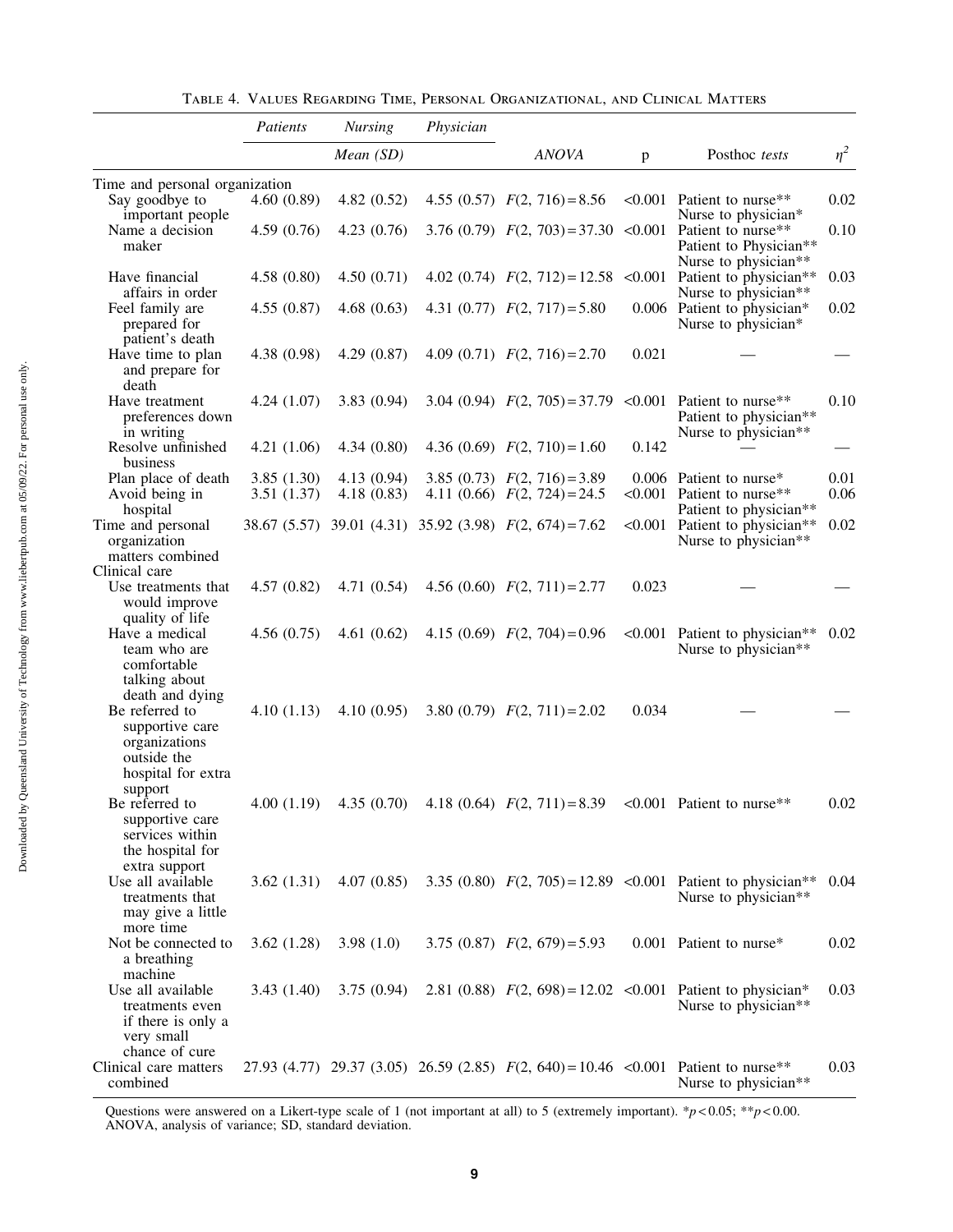Our findings also indicate that most patients want to know about their prognosis and life expectancy if they are likely nearing the end of life. This was underestimated by nurses but accurately assessed by physicians who are largely responsible for delivery of such information. Of note, half the participating clinicians perceived ''end of life'' in terms of clinical deterioration rather than time frame (Table 2), potentially complicating timing of discussions. High levels of desire for prognostic information have also been reported in studies of people with newly diagnosed acute myeloid leukemia,<sup>20</sup> high-risk myelodysplastic syndromes,<sup>21</sup> and various hematological malignancies.<sup>22</sup> In our study, both nurses and physicians underestimated that patients want to know they may die as early as the final 6–12 months of life. A discrete choice experiment of newly diagnosed patients with hematological malignancies and solid tumors found that 69% of people wanted life-expectancy discussions as soon as they were available rather than having to ask.<sup>23</sup>

A recently published systematic review revealed most patients across all disease types are willing to discuss life expectancy.<sup>24</sup> Honest and timely prognostic and life-expectancy discussions are essential to enable participation in shared decision making. Decision aids are known to reduce decisional conflict and increase patient knowledge, and risk interpretation, compared with standard care.<sup>25</sup>

In this study, 50% of patients felt strongly about their family being involved in decision making if they were unable to participate. However, 41% want to discuss this with family members in advance so they would know their wishes. This was underestimated by physicians and nurses. Research on advance care planning before stem cell transplantation found that  $63\%^{26}$  and  $80\%^{27}$  of patients reported they had discussed their life support wishes with family and friends, but only 15%–16% reported they had discussed life support wishes with a medical team. Clinicians can be proactive at encouraging discussions with family members about their care preferences.

A unique finding in this research that was underestimated by physicians and nurses is that very few patients (<5%) would lose all hope for survival if they were told there was a high chance they would die soon. This finding is reflective of the unpredictable illness trajectory experienced by many patients with hematological malignancies who live with uncertainty on a daily basis.<sup>1</sup> Our findings address the concern held by some hematologists that discussing palliative and end-of-life care may diminish their patients' hope.<sup>4</sup> Most respondents reported that if their health was deteriorating but they were still receiving care of curative or life-prolonging intent, they would be comfortable discussing the potential for death so that their wishes could be known, and being referred to specialist and supportive palliative care services. This demonstrates that this patient population is open to early integration of palliative care concurrent to ''active treatment.''

Our findings also showed variation in patient perspectives (even when analyzed through age, gender, and level of education), as has been found in other research.<sup>24</sup> This highlights the need for value clarification for each patient and family. Previous research indicates this does not always occur in clinical practice. Qualitative interviews found that there was often a mismatch between preferences for information provision and communication provided between patients with myeloid leukemia and their physicians.<sup>12</sup> A US study of information giving and receiving in hematology consultations found that only 5% of patients were asked about their preference for desired level of information and 37% about role in decision making by the physician.<sup>13</sup> Our study was conducted on people with hematological malignancies at any stage of the illness trajectory. However, it is acknowledged that preferences can change as people deteriorate and approach the end of life. Therefore, it is vital that clinicians clarify the individual preferences of patients at relevant time points.

An important dichotomy was noted in that patients valued time and personal organizational matters, such as ''saying goodbye to important people'' most highly, and placed less importance on clinical care, such as ''avoiding being in hospital.'' This was in contrast to what clinicians felt was important to patients. This finding serves as a reminder that although people with hematological malignancies often experience highly complex technological care, their death is a not just a medical event, rather it is a natural life process that is experienced in a physical, psychosocial, and spiritual context.28 Of note, although most people with advanced cancer state home as their preferred place to die, $^{29}$  for some patients with hematological malignancies, hospital is a ''safe haven" and they opt to remain in hospital for end-of-life care.<sup>30</sup>

#### Limitations

We acknowledge the survey response rate was low for the clinician group, and it is possible that the patient sample was over-represented by people who were comfortable discussing the topic of end of life. Therefore, results may reflect a more positive attitude than what could be found in the general patient population. The difficulty recruiting clinicians for surveys even after offering incentives is well established. $31$ The distribution of respondents (79% nurses, 13% physician) was not too dissimilar from the Australian workforce distribution (57% nurses, 17% doctors),<sup>32</sup> with slight overrepresentation of nurses. There were some differences between respondents to the national and local survey, however, there were no clear trends indicating any inherent differences between the group that would limit generalizability. Finally, our survey had low representation in people identifying as Aboriginal and/or Torres Strait Islander and those who mainly spoke a language other than English at home. Further research into the views of these vulnerable groups is warranted.

#### Conclusion

Findings indicate that most adults with hematological malignancies want to receive prognostic and life-expectancy information and engage in shared decision making at the end of life, and are comfortable with integration of palliative care along-side ''active treatment.'' Variation still exists in responses highlighting the need for values clarification. Our results can encourage clinicians working with people with hematological malignancies to initiate timely honest conversations and palliative care integration in a timely manner based on patient and family preferences. Findings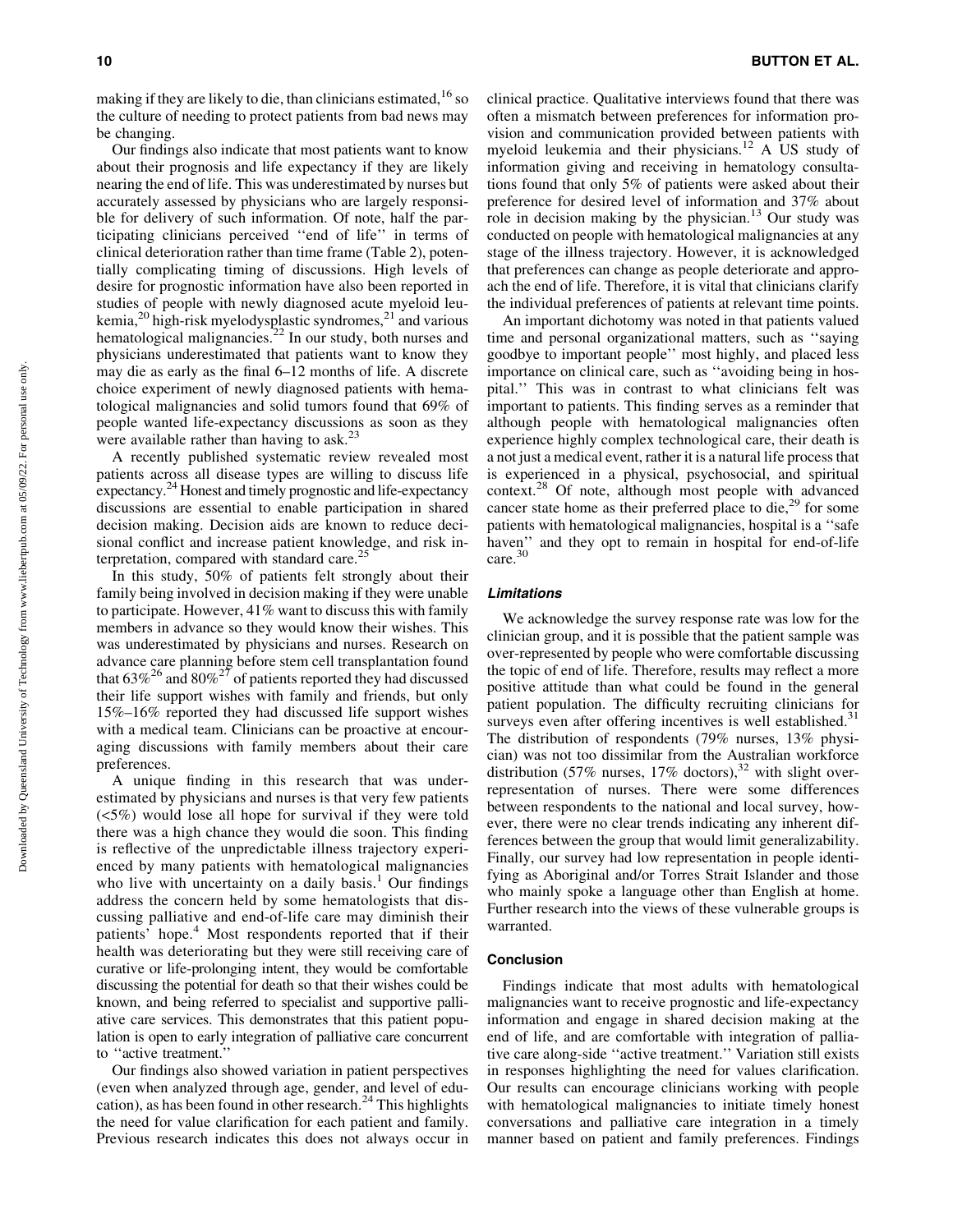can inform the clinical application of how and when clinicians can help patients with hematological malignancies to ''hope for the best, and prepare for the rest.''

#### Authors' Contributions

All authors have contributed to the design and conduct of the study, and write-up of the article.

## Acknowledgments

Leukemia Foundation of Australia and Royal Brisbane Hospital for their in-kind support.

# Funding Information

Royal Brisbane and Women's Hospital Diamond Care grant 2018.

#### Author Disclosure Statement

No competing financial interests exist.

## Supplementary Material

Supplementary Data S1 Supplementary Data S2 Supplementary Table S1

#### **References**

- 1. Moreno-Alonso D, Porta-Sales, Monforte-Royo M, et al.: Palliative care in patients with haematological neoplasms: An integrative systematic review. Palliat Med 2018;32:79– 105.
- 2. NICE*: Improving Outcomes in Haematological Cancers. The Manual*. London: National Institute for Clinical Excellence, 2003.
- 3. Button E, Bolton M, Chan RJ, et al.: A palliative care model and conceptual approach suited to clinical malignant haematology. Palliat Med 2019;33:483–485.
- 4. Auret K, Bulsara C, Joske D: Australasian haematologist referral patterns to palliative care: Lack of consensus on when and why. Intern Med J 2003;33:566–571.
- 5. Leung D, Esplen MJ, Peter E, et al.: How haematological cancer nurses experience the threat of patients' mortality. J Adv Nurs 2012;68:2175–2184.
- 6. Ernst J, Weissflog G, Brähler E, et al.: Participation of haemato-oncological patients in medical decision making and their confidence in decisions. Eur J Cancer Care 2011; 20:534–538.
- 7. Ernst J, Kuhnt S, Schwarzer A, et al.: The desire for shared decision making among patients with solid and hematological cancer. Psychooncology 2011;20:186–193.
- 8. McGrath P: Caregivers' insights on the dying trajectory in hematology oncology. Cancer Nurs 2001;24:413–421.
- 9. Rood JA, Eeltink CM, van Zuuren FJ, et al.: Perceived need for information of patients with haematological malignancies: A literature review. J Clin Nurs 2015;24:353–369.
- 10. McGrath P, Holewa H: An Australian model of end-of-life care for people with haematological malignancies. Oncol Nurs Forum 2007;34:79–85.
- 11. Gray TF, Temel JS, El-Jawahri A: Illness and prognostic understanding in patients with hematologic malignancies. Blood Rev 2021;45:100692.
- 12. LeBlanc TW, Fish LJ, Bloom CT, et al.: Patient experiences of acute myeloid leukemia: A qualitative study about diagnosis, illness understanding, and treatment decisionmaking. Psychooncology 2017;26:2063–2068.
- 13. Alexander SC, Sullivan AM, Back AL, et al.: Information giving and receiving in hematological malignancy consultations. Psychooncology 2012;21:297–306.
- 14. Harris PA, Taylor R, Thielke R, et al.: Research electronic data capture (REDCap) —A metadata-driven methodology and workflow process for providing translational research informatics support. J Biomed Inform 2009;42:377–381.
- 15. Harris PA, Taylor R, Minor BL, et al.: The REDCap consortium: Building an international community of software partners. J Biomed Inform 2019;95:103208.
- 16. Cardona M, Lewis E, Shanmugam S, et al.: Dissonance on perceptions of end-of-life needs between health-care providers and members of the public: Quantitative crosssectional surveys. Austral J Ageing 2019;38:e75–e84.
- 17. Steinhauser KE, Christakis NA, Clipp EC, et al.: Preparing for the end of life: Preferences of patients, families, physicians, and other care providers. J Pain Symptom Manage 2001;22:727–737.
- 18. Steinhauser KE, Clipp EC, McNeilly M, et al.: In search of a good death: Observations of patients, families, and providers. Ann Intern Med 2000;132:825–832.
- 19. ABS: *2071.0—Census of Population and Housing: Reflecting Australia—Stories from the Census, 2016*. Australia: Australian Bureau of Statistics, 2017. [https://www.abs.gov](https://www.abs.gov.au/ausstats/abs@.nsf/Lookup/by%20Subject/2071.0~2016~Main%20Features~Educational%20Qualifications%20Data%20Summary%20~65) [.au/ausstats/abs@.nsf/Lookup/by%20Subject/2071.0~2016~](https://www.abs.gov.au/ausstats/abs@.nsf/Lookup/by%20Subject/2071.0~2016~Main%20Features~Educational%20Qualifications%20Data%20Summary%20~65) [Main%20Features~Educational%20Qualifications%20Data%](https://www.abs.gov.au/ausstats/abs@.nsf/Lookup/by%20Subject/2071.0~2016~Main%20Features~Educational%20Qualifications%20Data%20Summary%20~65) [20Summary%20~65](https://www.abs.gov.au/ausstats/abs@.nsf/Lookup/by%20Subject/2071.0~2016~Main%20Features~Educational%20Qualifications%20Data%20Summary%20~65) (Last accessed August 4, 2021).
- 20. Yogaparan T, Panju A, Minden M, et al.: Information needs of adult patients 50 or older with newly diagnosed acute myeloid leukemia. Leukemia Res 2009;33:1288–1290.
- 21. Efficace F, Gaidano G, Sprangers M, et al.: Preference for involvement in treatment decisions and request for prognostic information in newly diagnosed patients with higher-risk myelodysplastic syndromes. Ann Oncol 2014; 25:447–454.
- 22. Rood JA, van Zuuren FJ, Stam F, et al.: Perceived need for information among patients with a haematological malignancy: Associations with information satisfaction and treatment decision-making preferences. Hematol Oncol 2015;33:85–98.
- 23. Waller A, Wall L, Mackenzie L, et al.: Preferences for life expectancy discussions following diagnosis with a lifethreatening illness: A discrete choice experiment. Support Care Cancer 2021;29:417–425.
- 24. Bjørk E, Thompson W, Ryg J, et al.: Patient preferences for discussing life expectancy: A systematic review. J Gen Intern Med 2021;36:3136–3147.
- 25. Stacey D, Légaré F, Lewis K, et al.: Decision aids for people facing health treatment or screening decisions. Cochrane Database Syst Rev 2017. Issue 4. Art. No.: CD001431. DOI: 10.1002/14651858.CD001431.pub5.
- 26. Joffe S, Mello MM, Cook EF, Lee SJ: Advance care planning in patients undergoing hematopoietic cell transplantation. Biol Blood Marrow Transpl 2007;13:65–73.
- 27. Loggers E, Lee S, Chilson K, et al.: Advance care planning among hematopoietic cell transplant patients and bereaved caregivers. Bone Marrow Transpl 2014;49:1317– 1322.
- 28. Farber S: Living every minute. J Pain Symptom Manage 2015;49:796–800.